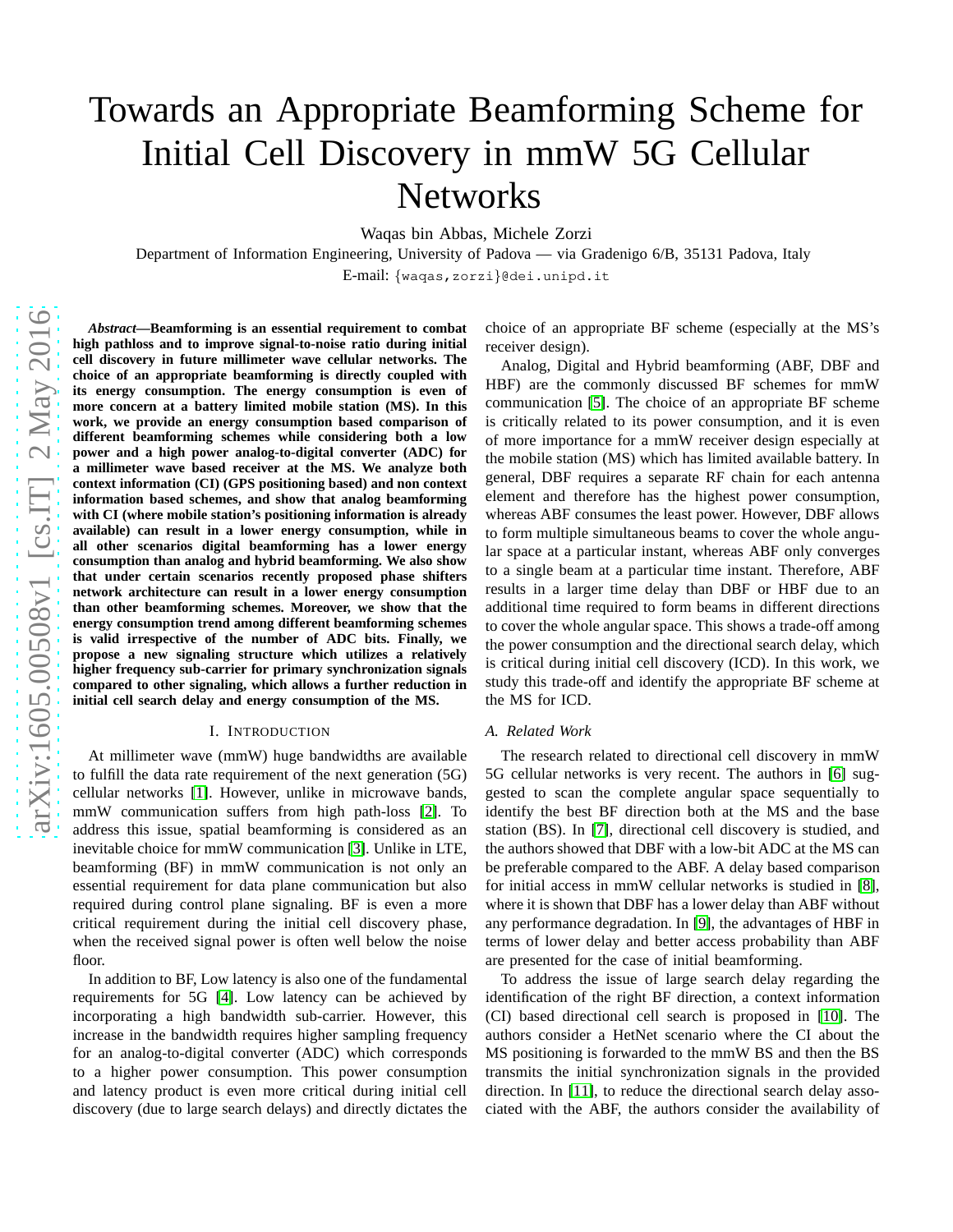the CI regarding the mmW BS positioning at the MS. They further proposed a phase shifters network (PSN) architecture (which results in a lower power consumption than HBF) to mitigate the effect of erroneous CI. PSfrag replacements

In [\[12\]](#page-6-11), the total power consumption based resumption an ABF and a DBF for the mmW receiver at the MS  $B_{SC}$ studied. Results showed that with low power  $AD<sub>n</sub>CT<sub>q</sub> + CD<sub>q</sub>$ fixed total power consumption budget, DBF may result in a higher capacity than ABF when the channel state information is available at the transmitter. The authors in [\[13\]](#page-6-12) compare the total power consumption of the ABF, DBF and HBF based receiver architectures considering both a low power and a high power ADC model, and discuss the feasibility of different beamforming schemes for both the MS and the BS and for both data plane and control plane signaling. However, to the best of our knowledge there is no previous work which discusses the choice of an appropriate BF scheme (at the MS's receiver) for ICD considering both the power consumption and the time delay (latency) together for both the non-CI and the CI based scenarios.

In this work, focusing on initial cell discovery (ICD) for the CI and the non-CI based scenario, we study this power consumption vs time delay trade-off and identify the choice of an appropriate BF scheme based on the total energy consumption.

### <span id="page-1-1"></span>*B. Our Work*

In this work, we compare the receiver energy consumption associated with different BF schemes during initial cell discovery. Primarily, we focus on an energy consumption comparison among the ABF, DBF, HBF and PSN receiver architectures at the MS. Energy consumption is computed as the product of power and time delay. Power consumption for different beamforming schemes is computed considering similar mmW receiver architectures as in [\[13\]](#page-6-12), while delay is calculated following a synchronization signaling structure as used in LTE. For power consumption, we consider both a low power ADC (LPADC) and a high power ADC (HPADC) model. We also consider both context information (CI) and non CI based scenarios for initial cell discovery. In CI based initial cell discovery, we consider that the GPS coordinates of the mmW base stations (BS) position are provided to the MS by the microwave BS. We divide the CI based scenario into 1) where the GPS coordinates of the MSs positioning are already available, and 2) where the MS has to acquire its GPS coordinates by using assisted GPS (AGPS) which introduces an additional delay. Moreover, we only consider CI based scenario for AFB, HBF and PSN, as DBF already allows to form multiple beams simultaneously to cover the complete angular space, and therefore CI for DBF will not result in any notable advantage. In the rest of the paper, we refer to non CI based scenario as nCI, CI with GPS coordinates already available, i.e., CI with no delay as CInD, and CI with the delay of acquiring the GPS coordinates as CID. Considering the above mentioned scenarios, we show that

• All BF schemes have a similar time delay for CInD



<span id="page-1-0"></span>scenario, whereas in other scenarios DBF has a minimum delay.

- Energy consumption (EC) of all beamforming schemes decreases with an increase in the sub-carrier bandwidth.
- ABF (for both LPADC and HPADC) only results in a lower EC with a CI based scheme where the GPS coordinates regarding MSs positioning are already available.
- In all scenarios except CInD, DBF results in a lower EC than ABF and HBF.
- PSN has a lower EC than other BF schemes for higher sub-carrier bandwidth.
- The EC trends among different BF schemes are independent of the number of ADC bits.

Finally, we propose a new signaling structure for 5G, where the primary synchronization signals are generated with a higher sub-carrier bandwidth while all other signaling is performed at a lower bandwidth. This scheme allows to cover the angular space by the BS with a relatively short delay than with lower sub-carrier bandwidth, and therefore also reduces the energy consumption.

# II. INITIAL CELL DISCOVERY

Initial cell discovery (ICD) procedures proposed for conventional cellular networks are relatively different from what is required for mmW cellular communications. Conventionally, the transmission and the reception of the primary synchronization signals (PSS) and secondary synchronization signals (SSS) (essential for ICD and synchronization) at the BS and the MS, respectively, is done omnidirectionally. However, in mmW cellular networks, directional communication is essential even during the ICD process to exploit the BF gain. In addition to beamforming, reduced latency is another important requirement for 5G cellular networks and this can be achieved by increasing the bandwidth of the sub-carrier  $B_{SC}$ . Note that this increase in  $B_{SC}$  will also increase the total system bandwidth  $B_{Tot}$ . Although an increase in  $B_{Tot}$  reduces the latency, it also results in a higher consumption at the mmW receiver, mainly because the ADC needs to sample the incoming signal at a higher rate. We study this power consumption and time delay relationship for different BF schemes. We next discuss the LTE control signaling model to evaluate the synchronization signaling time delay.

## *A. Initial Cell Discovery in LTE*

To initialize the ICD procedure, the MS starts looking for the reception of the synchronization signals (i.e, PSS and SSS).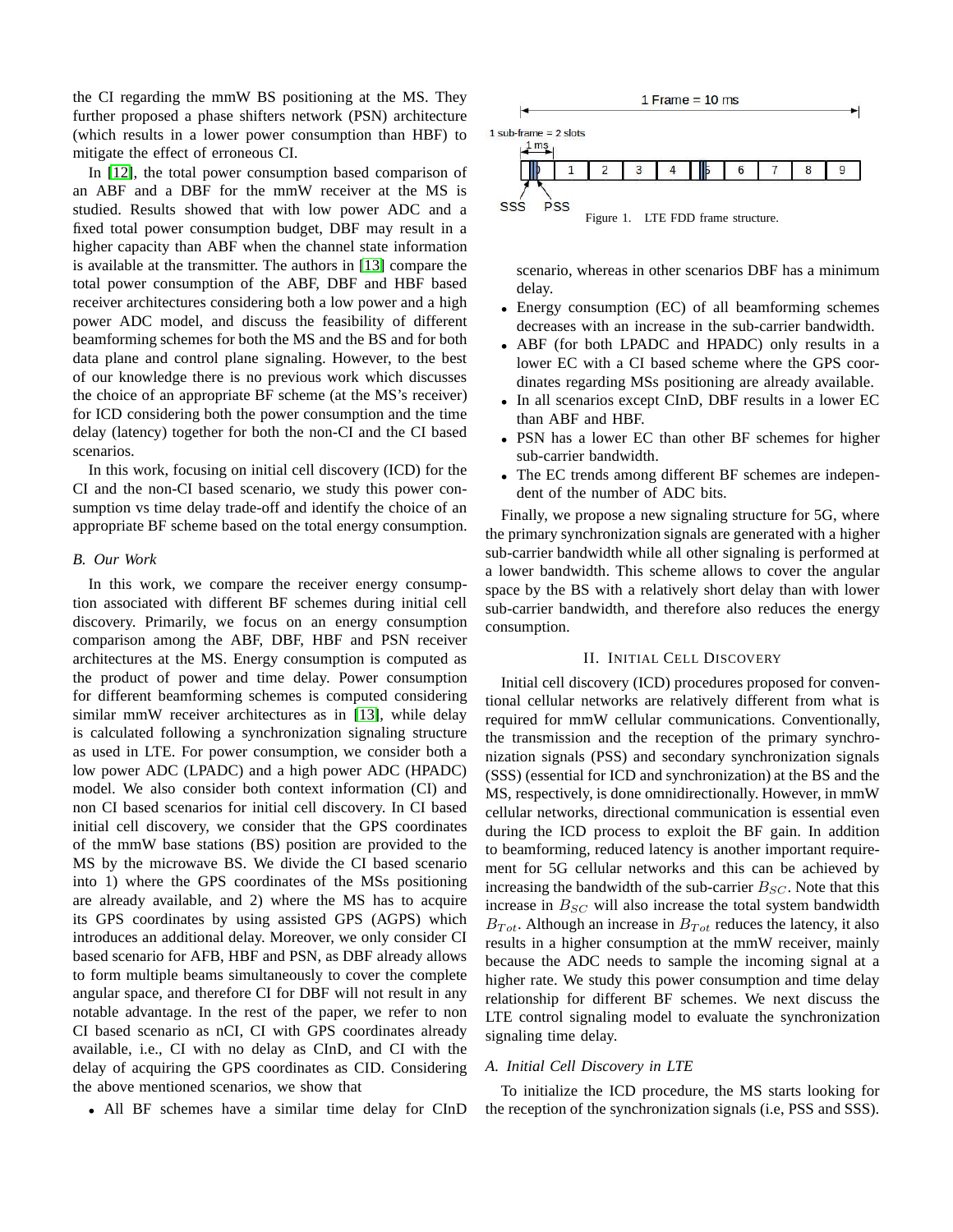<span id="page-2-0"></span>Table I SYNCHRONIZATION SIGNAL TIME PERIOD AND TOTAL SYSTEM BANDWIDTH  $(B_{Tot})$  ASSOCIATED TO DIFFERENT  $B_{SC}$ 

| $B_{SC}$ (MHz)                   | $0.015$ (LTE) |          |           |            |             |
|----------------------------------|---------------|----------|-----------|------------|-------------|
|                                  | ms            | $0.3$ ms | $0.15$ ms | $75 \mu s$ | 7.5 $\mu$ s |
| (MHz)<br>$\scriptstyle{B_{Tot}}$ | .4            |          |           | כ.כל       |             |

These synchronization signals provide the initial synchronization and also identify the physical layer cell identity. There are 504 different physical layer cell identities, where the SSS has 168 sequences and provides the cell identity group and the PSS has 3 different sequences and provides identity within the cell identity group. In FDD, the PSS and the SSS are transmitted once every 5 ms for a duration of 71.4  $\mu$ s (Figure [1\)](#page-1-0). Both synchronization signals constitute 6 resource blocks (corresponds to 72 sub-carriers) with 62 sub-carriers centered around DC (irrespective of the operating bandwidth of LTE) while the rest 10 sub-carriers are unused. After the successful reception of the PSS and the SSS, the MS finishes the initial cell discovery and starts the initial access process.

## *B. Extension to mmW*

Unlike in LTE, in mmW 5G cellular networks an additional requirement for initial cell discovery is to identify the required beamforming direction to improve the SNR at the receiver. In comparison to LTE, this identification of the beamforming direction results in an additional ICD delay. This delay depends on the size of the antenna array and on the beamforming scheme incorporated both at the MS and at the BS. In this work, we consider 64 antennas at the BS and 16 antennas at the MS, which with beamspace beamforming requires  $64 \times 16 = 1024$ different directional scans  $(N_D)$  to cover the complete angular space. The total ICD delay is a combination of the delay associated with 1) the control signaling (PSS and SSS) and 2) the identification of the beamforming direction.

#### III. ENERGY CONSUMPTION IN MMW ICD

We measure the energy consumption for different BF schemes considering the three different scenarios discussed in Section [I-B.](#page-1-1) As Energy consumption (EC) is computed as the product of power consumption and time delay, we first compute the time delay associated with nCI, CInD and CID, whereas the power consumption of the different BF schemes will be studied in the following subsections.

## <span id="page-2-2"></span>*A. Time Delay*

We follow the LTE signaling structure to calculate the delay associated with the reception of synchronization signals, and identify the delay corresponding to different values of the subcarrier bandwidth  $B_{SC}$ . This delay corresponds to the time period associated to the transmission of the PSS signal,  $T_{PSS}$ , for different ICD scenarios, as shown in Table [I.](#page-2-0) To receive the initial synchronization signals, the MS has to look in each BF direction for a duration of  $T_{PSS}$ . Therefore, the total time delay  $t_{Del}$  can be computed as the product of  $T_{PSS}$  and  $N_D$ . The total time delay corresponding to different BF schemes

<span id="page-2-1"></span>Table II  $t_{Del}$  for Different BF Schemes Corresponding to Different ICD SCENARIOS, WITH ABF AT THE BS

|            | $t_{Del}$ (nCI)       | $t_{Del}$ (CInD)               | $t_{Del}$ (CID)                         |
|------------|-----------------------|--------------------------------|-----------------------------------------|
| ABF        | $1024 \times T_{PSS}$ | $64 \times T_{PSS}$            | $64 \times T_{PSS} + t_{CI}$            |
| DBE        | $64 \times T_{PSS}$   | $64 \times T_{PSS}$            | $64 \times T_{PSS}$                     |
| HBF        | $256 \times T_{PSS}$  | $64 \times T_{PSS}$            | $64 \times T_{PSS} + t_{CI}$            |
| <b>PSN</b> | $256 \times T_{PSS}$  | $\overline{64} \times T_{PSS}$ | $\overline{64} \times T_{PSS} + t_{CI}$ |

and different ICD scenarios is shown in Table [II.](#page-2-1) We consider only ABF at the BS while the MS can form its combining beam using either ABF, DBF, HBF or PSN. This shows that the BS at a particular instant can transmit the synchronization signal only in one angular direction, therefore the BS requires 64 (equal to the number of antennas) different transmissions at separate time instants to cover the whole angular space. Moreover, the angular search delay at the MS is related to the available beamforming scheme.

With ABF, the MS has to look in 16 different angular directions, which results in  $N_D = 64 \times 16 = 1024$ , the maximum scan search delay. Unlike ABF,  $N_D$  for HBF (PSN) is directly related to the number of available RF chains (combiners). In this work, the number of RF chains and combiners for HBF and PSN is set to 4. This allows both architectures to form 4 simultaneous beams in different angular directions, and therefore  $N_D = 64 \times 16/4 = 256$  for both HBF and PSN. Finally, DBF only requires 64 directional scans to cover the complete angular space. The above mentioned  $N_D$  corresponds to the nCI scenario, and  $t_{Del}$  can be computed as the product of  $N_D$  and  $T_{PSS}$  (Table [II\)](#page-2-1). This  $t_{Del}$  nCI showed that DBF has the least delay whereas ABF results in maximum delay.

We consider the availability of CI only for ABF, HBF and PSN, as the fully digital architecture in DBF allows to form beams in all angular directions simultaneously, and therefore CI will not provide any significant advantage with DBF receivers. The availability of CI is advantageous for ABF, HBF and PSN as it reduces the number of directional scans. With the availability of CI with no delay (i.e., CInD), the receiver already has the knowledge of the appropriate combining direction and therefore the number of directional scans for ABF, HBF and PSN with CInD is similar to that for DBF (i.e., 64). This shows that  $t_{Del}$  for CInD for all beamforming schemes is similar.

Finally, a scenario where the GPS coordinates of the MS are not available (i.e., CID) results in an additional time delay. To acquire the GPS coordinates, we considered an AGPS protocol in which the time delay  $t_{CI}$  corresponding to the acquisition GPS coordinates is generally communication channel dependent. However, to simplify the analysis we consider the Time to first fix (TTFF) with AGPS to be approximately around 1 s (as mentioned in [\[14\]](#page-6-13)), and assume  $t_{CI} = 1.5$  s, slightly more than TTFF. This is a relatively short delay, however, we show that even this short  $t_{CI}$  results not only in a higher delay but also in a relatively higher energy consumption compared to the other design choices.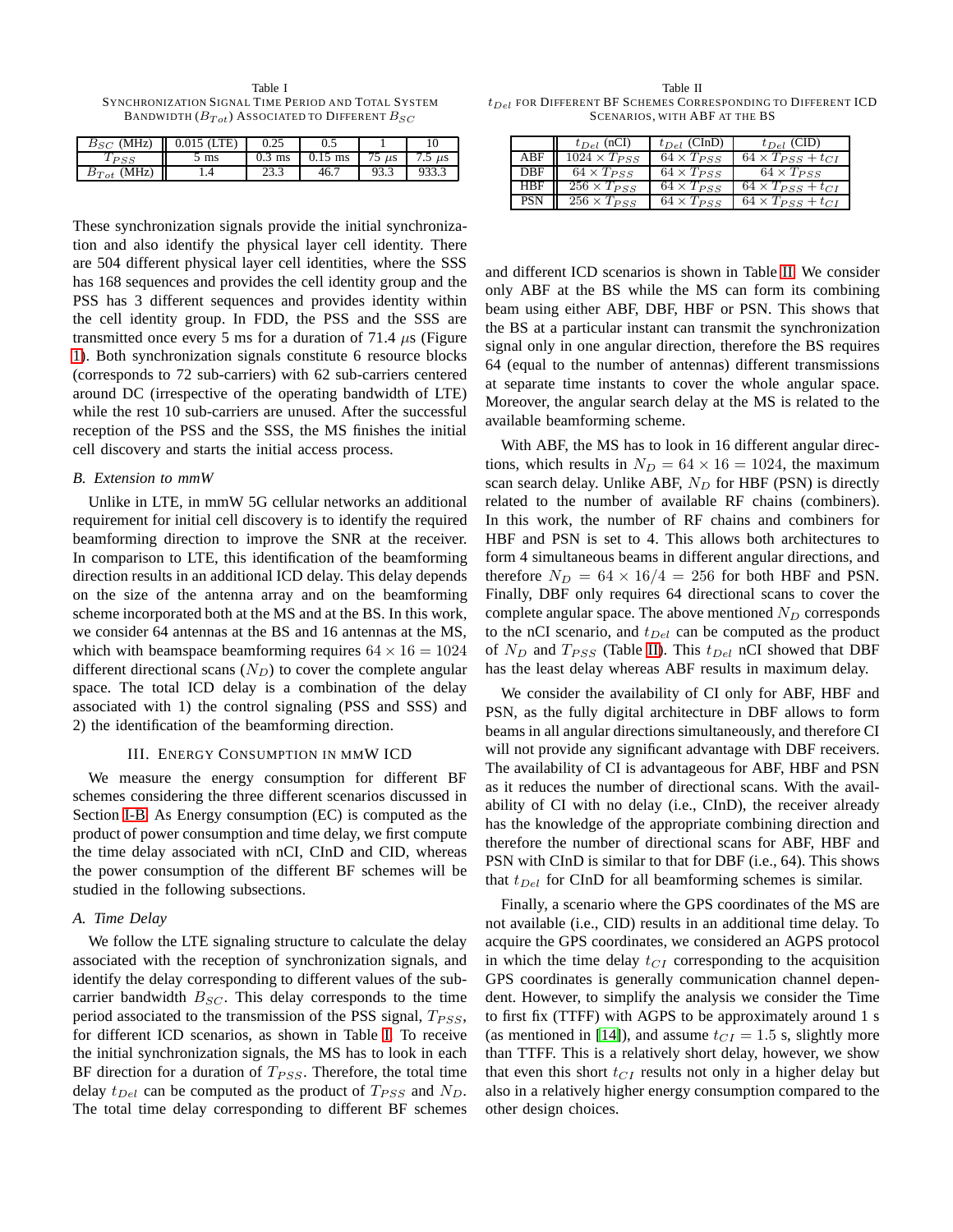<span id="page-3-0"></span>Table III RECEIVER POWER CONSUMPTION FOR DIFFERENT BF SCHEMES FOR **HPADC** 

| $B_{SC}$ | DBF     | ABF    | HBF   | <b>PSN</b> |
|----------|---------|--------|-------|------------|
| 15 KHz   | 1.31    |        | 2.43  | 2.49       |
| 250 KHz  | 1.87    | 1.03   | 2.57  | 2.52       |
| 500 KHz  | 2.57    | 1.07   | 2.72  | 2.56       |
| 1 MHz    | 3.67    | 1.15   | 3.02  | 2.63       |
| 10 MHz   | 25.1616 | 2.4891 | 8.369 | 3.978      |

<span id="page-3-1"></span>Table IV RECEIVER POWER CONSUMPTION FOR DIFFERENT BF SCHEMES FOR LPADC PSfrag replacements

| $B_{SC}$         | DBF  | ABF   | <b>HBF</b> | <b>PSN</b> |
|------------------|------|-------|------------|------------|
| 15 KHz           | 1.28 | 0.996 | 2.43       | 2.3        |
| 250 KHz          | 1.3  | 0.998 | 2.43       | 2.3        |
| 500 KHz          | 1.32 | 0.999 | 2.44       | 2.3        |
| 1 MHz            | 1.37 |       | 2.45       | 2.31       |
| $10 \text{ MHz}$ | 2.22 | 1.06  | 2.66       | 2.36       |



Figure 2. Energy consumption vs  $B_{SC}$  for different beamforming schemes with nCI scenario and HPADC.

<span id="page-3-2"></span>

*B. Power Consumption*

the utilization of huge bandwidths at mmW communication. In this work, we consider the total power consumption of the receiver. The power consumption of all other components except ADC is considered independent of the total system bandwidth. We consider two different power consumption models for an ADC, i.e., a low power and a high power ADC, to better quantify the energy consumption of different beamforming schemes at these two power extremes. For details regarding the receiver architecture and power consumption for different beamforming schemes the reader is referred to [\[11\]](#page-6-10), [\[13\]](#page-6-12).

Receiver power consumption is an important concern due to

The total system bandwidth (as shown in Table [I\)](#page-2-0) is an important parameter, as an increase in  $B_{Tot}$  linearly increases the ADC power consumption (as  $B_{Tot}$  defines the required sampling rate of an ADC).  $B_{Tot}$  is directly proportional to the sub-carrier bandwidth. An increase in  $B_{SC}$  results in a higher  $B_{Tot}$  and therefore a higher ADC power consumption.  $B_{Tot}$ for different  $B_{SC}$  is computed following the LTE format used for the 1.4 MHz bandwidth. With 1.4 MHz of bandwidth, 6 RBs are transmitted at each time instant. A RB consists of 12 sub-carriers with  $B_{SC} = 15$  KHz. This corresponds to a bandwidth of 1.08 MHz for 6 RBs, and therefore with total bandwidth of 1.4 MHz, the utilized bandwidth is 77.14% (i.e., 1.08 MHz  $\times$  100/1.4 MHz = 77.14%).  $B_{Tot}$  for different  $B_{SC}$  can be computed similarly and is listed in Table [I.](#page-2-0)

The power consumption (in Watts) of different beamforming corresponding to different  $B_{SC}$  for a HPADC and a LPADC is listed in Table [III](#page-3-0) and Table [IV,](#page-3-1) respectively. The power consumption values are obtained for a 6 bits ADC. The listed values show that the rate of increase in the power consumption is related not only to an increase in  $B_{Tot}$  but also to the choice of the ADC design. For instance, the rate at which power consumption increases for HPADC is much higher as compared to LPADC. Moreover, DBF with LPADC results in a lower power consumption than HBF and PSN even for  $B_{Tot} = 10$ 

<span id="page-3-3"></span>Figure 3. Energy consumption vs  $B_{SC}$  for different beamforming schemes with nCI scenario and HPADC.

MHz.

Finally, the energy consumption (EC) can be computed by evaluating the product of the total power consumption and the time delay.

#### IV. RESULTS

We now discuss the energy consumption trend followed by different BF receiver architectures during the ICD, and identify the choice of the appropriate BF scheme for nCI, CInD and CID scenarios while considering both a low power and a high power ADC model. The energy consumption of different BF schemes considering different  $B_{SC}$  is computed using the power consumption and time delay values listed in Tables [III,](#page-3-0) [IV](#page-3-1) and [II,](#page-2-1) respectively. All results except those in Figure [2](#page-3-2) (where we considered 10 bits) are obtained for a 6 bits ADC.

Figures [2,](#page-3-2) [3](#page-3-3) and [4](#page-4-0) show the energy consumption vs  $B_{SC}$  for the nCI scenario. The plots show that the energy consumption of all BF schemes decreases (with a decreasing slope) with an increase in  $B_{SC}$ <sup>[1](#page-3-4)</sup>. This follows from the fact that  $t_{Del}$ decreases with an increase in  $B_{SC}$ , therefore the EC of the receiver components other than ADC decreases. However, the EC of an ADC remains constant as the power consumption of the ADC increases with the same rate with which  $t_{Del}$  decreases. The plots also show that, even with a single RF chain, ABF results in a higher EC relative to the other beamforming

<span id="page-3-4"></span><sup>&</sup>lt;sup>1</sup> the plots of Figures [5-](#page-4-1)[8](#page-5-0) also show a similar trend i.e., decrease in the EC with an increase in the  $B_{SC}$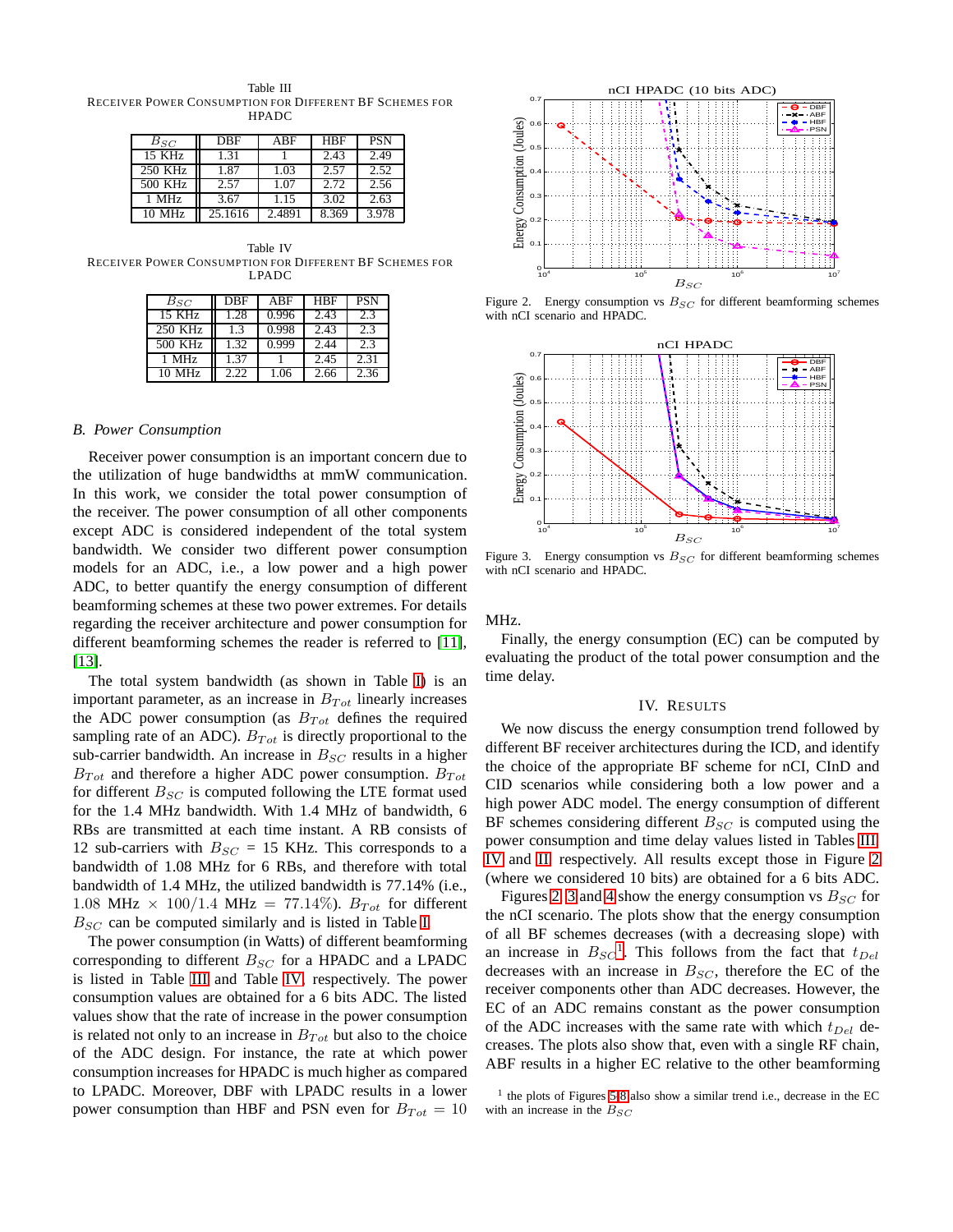

<span id="page-4-0"></span>Figure 4. Energy consumption vs  $B_{SC}$  for different beamforming schemes with nCI scenario and LPADC.



Figure 6. Energy consumption vs  $B_{SC}$  for different beam with CInD scenario and LPADC.

 $10<sup>7</sup>$ 

<span id="page-4-2"></span>

<span id="page-4-1"></span>Figure 5. Energy consumption vs  $B_{SC}$  for different beamforming schemes with CInD scenario and HPADC.

<span id="page-4-3"></span>Figure 7. Energy consumption vs  $B_{SC}$  for different beam with CID scenario and HPADC.

for both the HPADC and the LPADC model. This shows that  $t_{Del}$  for ABF is large enough (due to higher  $N_D$ ) to dominate the lower power consumption of the ABF which results in the highest EC for ABF. On the other hand, interestingly, DBF always has a lower EC than ABF and HBF, irrespective of the number of ADC bits and of the ADC power model. However, the difference among the EC of DBF, ABF and HBF decreases with an increase in  $B_{SC}$  and starts converging to a similar EC. We will discuss this convergence later.

The EC trend followed by PSN is relatively different than what is observed for other BF schemes. Firstly, PSN has a higher energy consumption than DBF at lower  $B_{SC}$ , but results in a lower EC than DBF at higher  $B_{SC}$ . The converging value of the EC of PSN is also low compared to other BF schemes. This is because the PSN architecture requires ADCs similar to ABF but with much fewer  $N_D$ . Secondly, the intersection point between DBF and PSN shifts towards lower  $B_{SC}$  with an increase in the number of ADC bits. This is because an increase in bits results in a higher ADC power, due to which the ADC power starts dominating the power consumption of the other components, which results in a rapid convergence in the EC of PSN. Finally, from Figures [2](#page-3-2) and [3](#page-3-3) it is obvious that the trend among different BF schemes is valid irrespective of the number of ADC bits.

Figures [5](#page-4-1) and [6](#page-4-2) show an EC comparison among different BF schemes for a CInD scenario. In this scenario, it is considered that the GPS coordinates of the MS are already available and therefore all BF schemes have a similar  $t_{Del}$ . The plots show that ABF has the lowest EC in this scenario. This is due to the reduction in  $N_D$  thanks to the availability of CI regarding the direction of the mmW BS. Also note that, despite the availability of CI, DBF has a lower or similar EC compared to PSN and HBF up to  $B_{SC} = 10$  MHz and  $B_{SC} = 1$  MHz for a LPADC model and a HPADC, respectively. The trend among HBF and PSN is similar to what was observed for the nCI scenario. Although these results depict the feasibility of ABF for ICD considering the CInD scenario, to better analyze the feasibility of ABF it is also important to note that the performance of ABF degrades with an increase in the error in the available CI, where PSN has a more robust performance (as shown in [\[11\]](#page-6-10)). Therefore the choice of the appropriate BF scheme for the CInD scenario not only depends on the minimum EC but is also important to quantify the performance of a particular BF scheme in the case of erroneous CI.

Figures [7](#page-4-3) and [8](#page-5-0) show the EC vs  $B_{SC}$  for a CID scenario. To compute the additional EC corresponding to the acquisition of the GPS coordinates of the MS, the time delay is considered to be 1.5 s (as mentioned in Section [III-A\)](#page-2-2) and the power consumption is assumed to be 100 mW. The results show that ABF has a lower EC than HBF and PSN for small values of  $B_{SC}$ , but the EC of ABF, HBF and PSN is higher compared to what observed for nCI and CInD scenarios. This is because the EC associated to the acquisition of GPS coordinates is high enough that all BF schemes result in a higher EC. Moreover,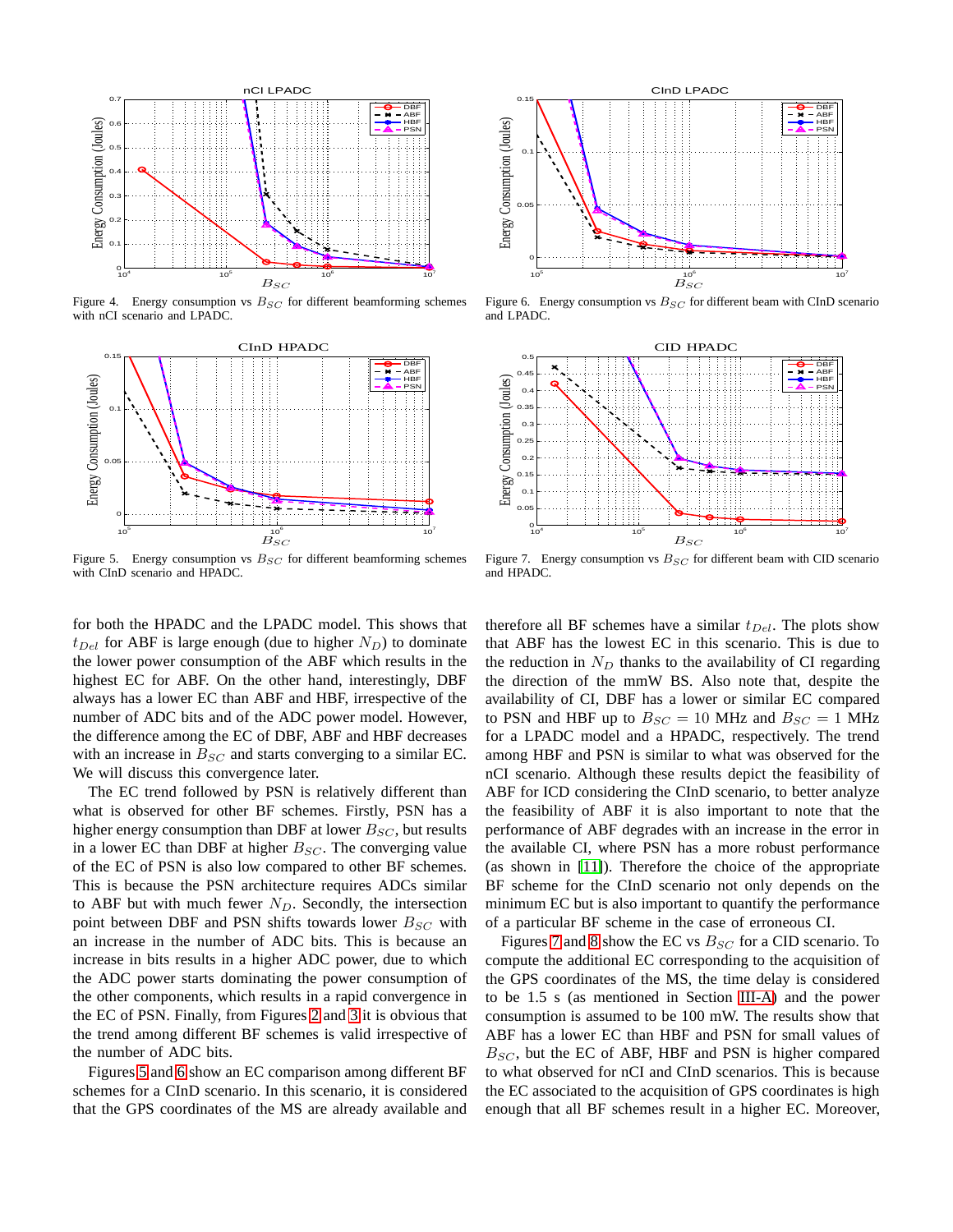

<span id="page-5-0"></span>Figure 8. Energy consumption vs  $B_{SC}$  for different beam with CID scenario and LPADC.



<span id="page-5-2"></span>DBF (for both HPADC and LPADC model) has a lower EC than other schemes for all values of  $B_{SC}$ . Therefore, the CID scenario not only results in a higher EC for ABF, HBF and PSN but also introduces an extra time delay.

## *A. EC Convergence*

A common trend that can be observed in Figures [2-](#page-3-2)[8](#page-5-0) is the convergence of the EC with an increase in  $B_{SC}$ . This is because the time delay is higher at lower  $B_{SC}$ , which makes the EC of all components other than the ADC more significant. However, with an increase in  $B_{SC}$  the EC of the ADC starts dominating. Therefore, the convergence value for the nCI scenario (convergence for CID and CInD can be computed similarly) can simply be calculated by evaluating the EC of the total number of ADCs present in a particular BF scheme. The EC of a single ADC can be computed as

<span id="page-5-1"></span>
$$
E_{ADC} = P_{ADC} \times t_{Del} = cBR \times t_{Del} \tag{1}
$$

where  $E_{ADC}$  and  $P_{ADC}$  are the energy and power consumption of an ADC,  $c$  is the energy consumption per conversion and  $R$  is the resolution of an ADC. Equation [\(1\)](#page-5-1) shows that the EC of an ADC remains constant irrespective of  $B_{SC}$ , as an increase in  $B_{SC}$  will decrease  $t_{Del}$  and vice-versa. The convergence value of a particular BF scheme can be found by computing the product  $E_{ADC}$  and the number of ADC based on a particular BF scheme. The results for EC convergence are shown in Figure [9,](#page-5-2) where the convergence value is shown for different numbers of ADC bits while considering ABF,



<span id="page-5-3"></span>Figure 10. Proposed slot structure for PSS.

DBF, HBF and PSN schemes. The results show that PSN has the minimum value of the EC convergence for any number of ADC bits, whereas all other beamforming schemes converge to the same value. This is because the product of  $N_D$  and the number of ADC for ABF, DBF and HBF has a similar result. However, a PSN architecture which allows to form multiple simultaneous beams and compare them in the analog domain requires a single RF chain (i.e., similar number of ADCs as used for ABF) and can cover the complete angular space with fewer directional scans than ABF, and therefore PSN results in a lower EC.

# V. HIGHER SUB-CARRIER B FOR PSS SIGNALING

Usually, control plane signaling requires a lower bandwidth compared to data plane signaling. For instance, in LTE the reserved bandwidth for synchronization signaling is limited to 1.4 MHz, whereas the total system bandwidth can be as large as 20 MHz based on the data rate requirement of the mobile user. The lower bandwidth definitely reduces the power consumption. However, as already shown, an increase in the sub-carrier frequency not only reduces the initial cell search delay but also the EC. By combining the above two points i.e., 1) the difference in the bandwidth of data plane and control plane signaling and 2) a higher sub-carrier bandwidth results in a lower latency and EC, we now propose a new signaling structure for 5G cellular networks, where PSS utilizes a relatively higher sub-carrier bandwidth compared to other signaling. The maximum increase in the PSS sub-carrier bandwidth  $(B_{SC, PSS})$  can be set to the maximum available bandwidth for data plane. We next discuss the proposed signaling structure and briefly discuss its performance, whereas a detailed analysis is left as future work.

The proposed slot structure for 5G containing PSS is shown in Figure [10,](#page-5-3) where  $T_{SC, PSS}$  and  $T_{SC}$  represents the time period of the higher bandwidth PSS sub-carrier and sub-carrier bandwidth (i.e.,  $B_{SC}$ ) used for other signaling, respectively, CP represents the cyclic prefix interval corresponding to  $T_{SC,PSS}$ and  $k$  is a constant which represents the fractional increase or decrease in  $B_{SC}$  or  $T_{SC}$  for the PSS. In Figure [10,](#page-5-3) k is set to 8, and therefore in the time duration  $T_{SC}$ , 8 primary synchronization signals can be transmitted. This is because, according to the proposed structure,  $B_{SC,PSS}$  is increased k times, which reduces the transmission time required for PSS by a factor of  $k$  compared to what is required for sub-carriers with bandwidth  $B_{SC}$ . The allows to transmit multiple  $B_{SC,PSS}$